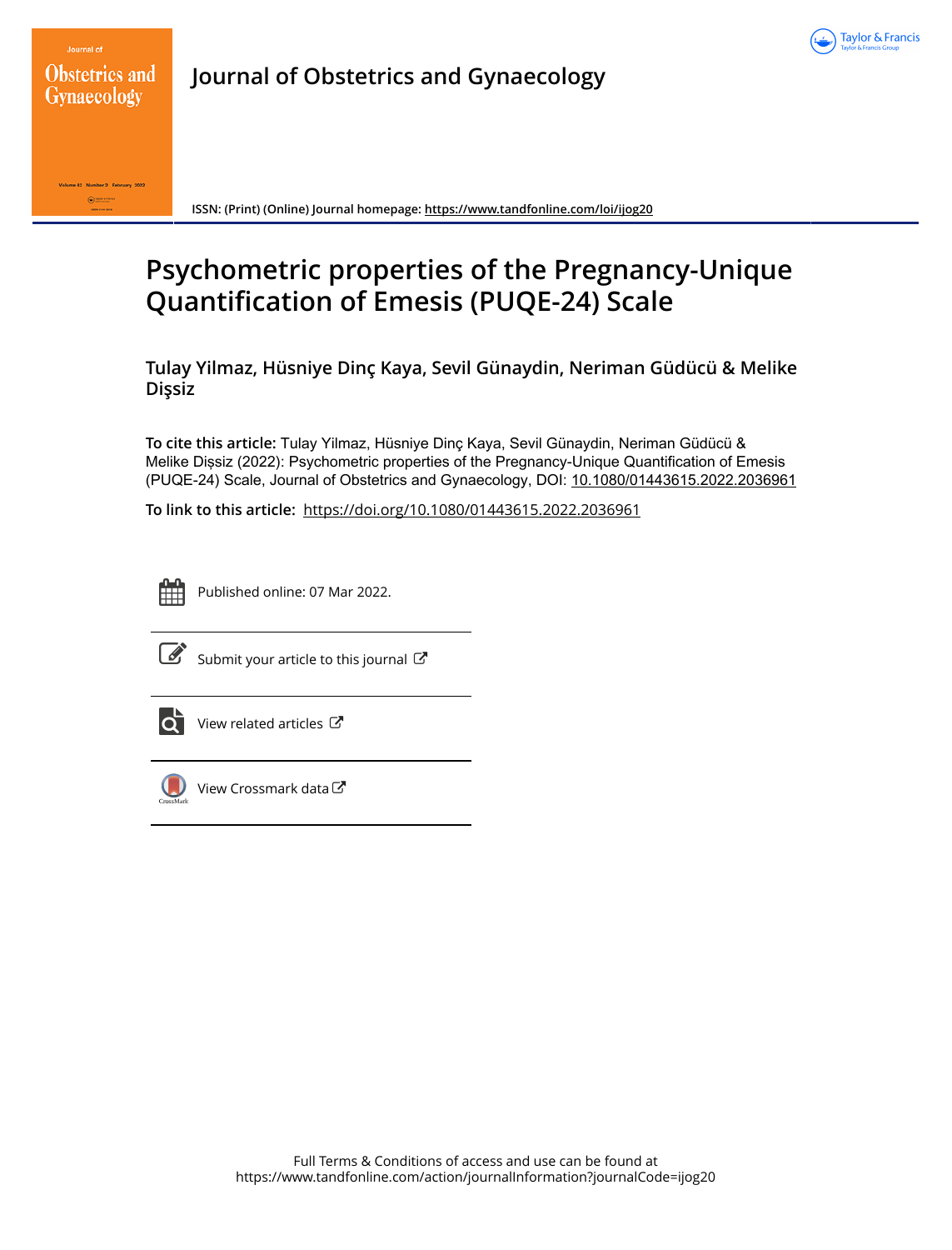# <span id="page-1-0"></span>RESEARCH ARTICLE

# Psychometric properties of the Pregnancy-Unique Quantification of Emesis  $\sum_{i=1}^{n}$

Tulay Yilmaz<sup>a</sup>, Hüsniye Dinç Kaya<sup>a</sup>, Sevil Günaydin<sup>a</sup>, Neriman Güdücü<sup>a</sup> and Melike Dişsiz<sup>b</sup>

<sup>a</sup>Faculty of Health Sciences, Department of Midwifery, Istanbul University-Cerrahpaşa, Istanbul, Turkey; <sup>b</sup>Faculty of Nursing, Department of Obstetrics and Gyneacology, University of Health Sciences, Istanbul, Turkey

#### **ABSTRACT**

The objective of this study is to conduct a reliability and validity study of the Turkish version of the 'Pregnancy-Unique Quantification of Emesis (PUQE-24)' in pregnant women. In the Turkish version, Cronbach's alpha coefficient was 0.75, and the item-total score correlations were between 0.75 and 0.85. In the exploratory factor analysis it was determined that the scale had a single-factor structure explaining 65.968% of the total variance. The factor load values of the scale were found to be between 0.776 and 0.831. The Turkish version of scale was found to be a valid and reliable measurement in pregnant women.

#### IMPACT STATEMENT

- What is already known on this subject? Complaints of nausea and vomiting during pregnancy are common. Therefore, it is important to evaluate nausea and vomiting during pregnancy with a valid and reliable tool. Pregnancy-Unique Quantification of Emesis (PUQE-24) is a reliable tool for assessing the severity of nausea and vomiting symptoms. The original scale was translated into various languages, its validity and reliability were made in some countries and it was used in many studies.
- What do the results of this study add? The present study showed that Pregnancy-Unique Quantification of Emesis (PUQE-24) is valid and reliable for Turkish pregnant women. Thus, the scale can be used as a reliable tool in Turkish population.
- What are the implications of these findings for clinical practice and/or further research? As a result of this study, Pregnancy-Unique Quantification of Emesis (PUQE-24) can be used as a validated tool for the Turkish population during clinical practice by healthcare professionals and researchers, who are evaluating nausea and vomiting during pregnancy. In future studies, it can be used as an objective assessment tool to determine whether an intervention is needed for nausea and vomiting during pregnancy or to reveal whether the intervention has worked.

# **KEYWORDS**

Nausea; pregnancy; PUQE-24; reliability; validity

# Introduction

The condition, called nausea and vomiting during pregnancy, morning sickness, emesis gravidarum, and pregnancy disease, is a complaint with varying severity, observed at an incidence of 50–80% in pregnant women (Büyükkurt et al. [2008](#page-6-0); Ebrahimi et al. [2009;](#page-6-0) Birkeland et al. [2015](#page-6-0)). The complaint of nausea and vomiting during pregnancy usually starts in the 5th week since the last menstrual period and reaches its peak in the 8th–12th weeks. It then decreases spontaneously and disappears before the 16th week. The complaint of nausea and vomiting continues throughout the entire pregnancy in a very small part of pregnant women (Büyükkurt et al. [2008](#page-6-0); Ebrahimi et al. [2009\)](#page-6-0). Hyperemesis gravidarum, which progresses with vomiting at a severity that requires hospitalisation and causes weight loss and dehydration, is observed in approximately 0.3–2% of pregnant women (Birkeland et al. [2015](#page-6-0); Bülbül et al. [2017\)](#page-6-0). The cause of nausea and vomiting during pregnancy has not been fully explained yet and is

accepted not to depend on a single factor (Kamalak et al. [2015](#page-6-0)). There are hormonal changes, immunological causes, nutritional disorders, psychological causes, and genetic causes among the reasons (Cevrioğlu and Koçak [2004](#page-6-0)). The severity of symptoms and onset time vary from individual to individual, and they may also differ in different pregnancies of the same individual. Since its cause is not known exactly, treatment aims at eliminating symptoms (Sucu [2009\)](#page-7-0). Nausea and vomiting are an important health problem that impairs the quality of life of pregnant women. Nausea and vomiting affect the mother adversely physiologically, as well as psychologically and socially (Bustos et al. [2017\)](#page-6-0). A woman suffering from nausea and vomiting often has a sense of isolation, loneliness, and guilt. She may even resort to abortion, thinking that pregnancy cannot continue under unbearable condi-tions (Mete and Gökce [2007\)](#page-7-0).

Koren et al. ([2002](#page-6-0)) prepared the Pregnancy-Unique Quantification of Emesis and Nausea (PUQE) test (Koren et al. [2002](#page-6-0)). The PUQE test questions the length of nausea attacks,

CONTACT Tulay Yilmaz a tyilmaz@istanbul.edu.tr **B** Faculty of Health Sciences, Department of Midwifery, Istanbul University-Cerrahpaşa, Istanbul, Turkey 2022 Informa UK Limited, trading as Taylor & Francis Group



Check for updates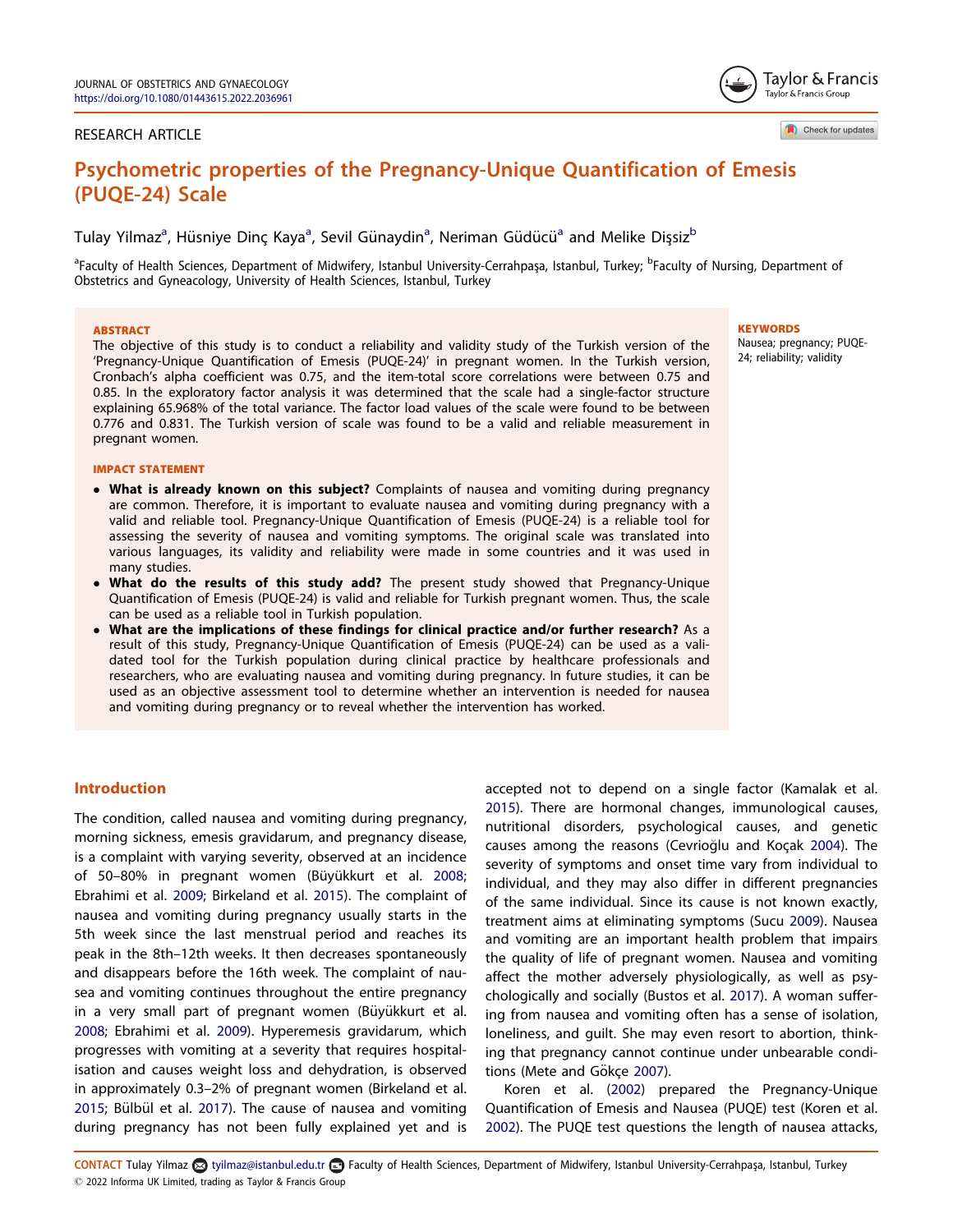<span id="page-2-0"></span>the rate of vomiting and retching within 12 h (Koren et al. [2005](#page-7-0)). Afterward, Ebrahimi et al. ([2009](#page-6-0)) created the Pregnancy-Unique Quantification of Emesis (PUQE-24) scale, which could also cover 12h of sleep time and could adequately detect the length and severity of nausea and vomiting. They reported that questioning symptoms in the last 24 h was better in managing nausea and vomiting during pregnancy and predicting results (Ebrahimi et al. [2009](#page-6-0)). Also Koren and Cohen ([2021](#page-6-0)) reported that PUQE could predict severe nausea and vomiting.

The Pregnancy-Unique Quantification of Emesis and Nausea (PUQE) scale was translated into various languages, such as French (Lacasse et al. [2008](#page-7-0)), Spanish (Ebrahimi et al. [2009](#page-6-0)), Italian (Maina et al. [2014](#page-7-0)), Norwegian (Birkeland et al. [2015](#page-6-0)), and Korean (Choi et al. [2018\)](#page-6-0), and its validity and reliability studies were carried out in some countries. Ebrahimi et al. ([2009](#page-6-0)) developed the original scale in 2009 and performed the validation of the PUQE-24, which evaluates the last 24h instead of the last 12h. The Turkish validation of this scale, which can be used quickly and easily to evaluate nausea and vomiting during pregnancy, has not been performed yet.

This study aims to conduct a validity and reliability study of the Turkish version of the 'Pregnancy-Unique Quantification of Emesis (PUQE-24)' scale that evaluates nausea and vomiting in pregnant women.

# **Methods**

#### **Design**

In this methodological study, PUQE-24 was translated from English to Turkish, and then the reliability and validity of the version translated were examined. The sample of the study consisted of live single pregnancies, who spoke Turkish, were married, over 18 years of age, in week 16 or less of gestation, and who applied to the pregnant follow-up polyclinics of a university hospital between March and June 2019. Based on the assumption that it would be more reliable to include at least 20 participants per item in the scale (Kline [2013\)](#page-6-0), 90 pregnant women were included in the sample of the study. Pregnant women with chronic diseases and who did not want to participate in the study were excluded from the study.

# Translation procedure

Permission was obtained from Neda Ebrahimi to adapt the Pregnancy-Unique Quantification of Emesis (PUQE-24) scale to Turkish. The translation-back translation method was used in this study. A pilot study was performed with 20 pregnant women to evaluate whether the Turkish version of the scale was understood or not. After the pilot study, the Turkish ver-sion of the scale was finalised (Secer [2018\)](#page-7-0).

#### Data collection procedures

The pregnant women participating in the study were taken to a room suitable for interviews in the clinic. The Personal Information Form and the Turkish version of PUQE-24 were applied by a researcher to 90 pregnant women using the self-report method (Dennis and Faux [1999\)](#page-6-0). Furthermore, the Visual Analog Scale (VAS), used in many studies to evaluate the severity of nausea and vomiting during pregnancy (Vutyavanich et al. [2001;](#page-7-0) Sripramote and Lekhyananda [2003](#page-7-0); Ensiyeh and Sakineh [2009;](#page-6-0) Ozgoli et al. [2009;](#page-7-0) Narenji et al. [2012](#page-7-0); Pasha et al. [2012](#page-7-0); O'Donnell et al. [2016;](#page-7-0) Abdolhosseini et al. [2017](#page-6-0)), was used to evaluate concurrent validity. All pregnant women were called by phone one week later for a retest, and it was ensured that they filled in the scale again.

#### Data collection instruments

The pregnant women were asked to fill in the 'Personal Information Form', 'Pregnancy-Unique Quantification of Emesis (PUQE-24)', and 'Visual Analog Scale (VAS)'. It took 5- 10 minutes for pregnant women to fill in these forms. All pregnant women were re-interviewed over the phone one week later for a retest. Permission was obtained from pregnant women for this interview.

#### Personal information form

This questionnaire contains 16 questions about the demographic characteristics of pregnant women and variables that may potentially affect nausea and vomiting and is developed based on the literature (Ebrahimi et al. [2009;](#page-6-0) Choi et al. [2018\)](#page-6-0).

# Pregnancy-Unique quantification of emesis (PUQE-24)

The Pregnancy-Unique Quantification of Emesis (PUQE-24) scale was developed by Ebrahimi et al. in 2009, and its validation was performed. This measurement tool was firstly developed by Koren et al. ([2002\)](#page-6-0) with a form evaluating nausea and vomiting for the last 12 hours, specific to the pregnancy period, and its validation was carried out in 2005 (Ebrahimi et al. [2009](#page-6-0)). Afterward, it was reported that it would be more appropriate to evaluate the last 24 h in terms of clinical use, since the last 12 h also sometimes include the sleep period, in terms of nausea and vomiting in pregnant women (Ebrahimi et al. [2009\)](#page-6-0). PUQE-24 is a reliable tool to evaluate the severity of nausea and vomiting symptoms (Ebrahimi et al. [2009\)](#page-6-0). It is considered to be a valuable tool in terms of its simplicity of use and specificity of nausea and vomiting symptoms (Ebrahimi et al. [2009\)](#page-6-0).

The Pregnancy-Unique Quantification of Emesis (PUQE-24) scale consists of 3 questions, including the 'length of nausea or upset stomach', 'rate of vomiting', and 'rate of retching'. Responses to the questions are scored between 1 and 5. The lowest possible score on the scale is 1, and the highest score is 15. In the evaluation of the PUQE-24 test, if the total score is 3–6, it is considered as mild nausea and vomiting, if the total score is 7–12, it is considered as moderate nausea and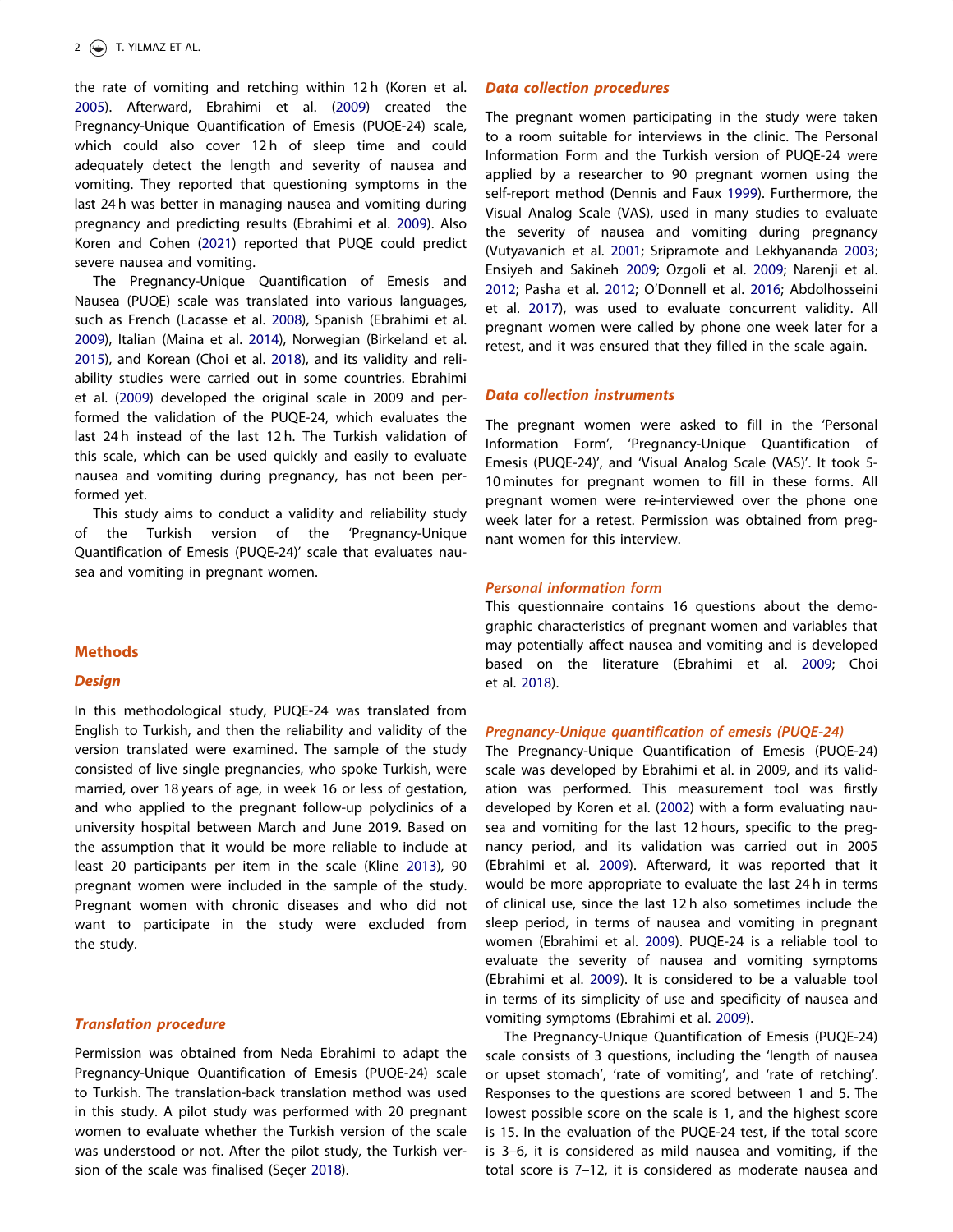<span id="page-3-0"></span>vomiting, and if the total score is 13–15, it is considered as severe nausea and vomiting. The original scale does not have subgroups (Koren et al. [2005](#page-7-0); Lacasse et al. [2008](#page-7-0); Ebrahimi et al. [2009](#page-6-0); Gill [2010](#page-6-0); Birkeland et al. [2015\)](#page-6-0). Cronbach's alpha value of the Norwegian version of the scale is .846 (Birkeland et al. [2015](#page-6-0)).

## Visual analog scale (VAS)

VAS has been used in many studies to evaluate the severity of nausea and vomiting during pregnancy (Vutyavanich et al. [2001](#page-7-0); Sripramote and Lekhyananda [2003](#page-7-0); Ensiyeh and Sakineh [2009](#page-6-0); Ozgoli et al. [2009](#page-7-0); Narenji et al. [2012](#page-7-0); Pasha et al. [2012](#page-7-0); O'Donnell et al. [2016](#page-7-0); Abdolhosseini et al. [2017](#page-6-0)).

In this study, it was also found appropriate to use VAS simultaneously with PUQE-24 to evaluate the severity of nausea and vomiting. The visual analog scale consists of a 10 cm line. Patients grade their symptoms between 0 and 10, where 0 is evaluated as no symptoms and 10 is evaluated as excessive symptoms (Price et al. [1983;](#page-7-0) Cline et al. [1992\)](#page-6-0).

# Data analysis

Data were analysed using SPSS Version 21 (SPSS Inc., Chicago, IL). Mean, standard deviation, frequencies, and percentages were used as descriptive statistics in the analysis of the study data. The content validity index was used for the validity analysis of the Turkish version of the scale, the exploratory factor analysis and comparison of known groups were used to test construct validity (testing the hypothesis), and the PUQE-24 and VAS agreement methods were used for criterion-related validity. The evaluation was performed with item analysis, internal consistency reliability coefficient, and test and retest method for the reliability analysis of the Turkish version of the scale.

## Ethical considerations

Permission for the use of PUQE-24 was obtained from Neda Ebrahimi, who developed the scale, by e-mail for adaptation of the Pregnancy-Unique Quantification of Emesis (PUQE-24) scale to Turkish. The ethics committee approval (59491012- 604.01.02) and written permission from the institution where the study would be conducted were obtained from Clinical Research Ethics Committee of Istanbul University Cerrahpasa Faculty of Medicine. The written permission from the hospital, where data would be conducted, was obtained before the study. Furthermore, the pregnant women who agreed to participate in the study were informed about the study, and it was stated that the information would be kept confidential.

# **Results**

## Characteristics of participants

The mean age of the women participating in the study was found to be  $30.32 \pm 0.61$  (min:19, max:43) years, and the education level of more than half of them (54.4%) was above

8 years. It was determined that the majority of the participants had a nuclear family (87.8%), were not employed (68.9%), and had income equivalent to their expenses (85.6%).

In the study, 60% of the pregnant women stated that their nausea and vomiting increased mostly due to the smell of food, and 31.1% indicated that they consulted the doctor due to nausea and vomiting [\(Table 1](#page-4-0)).

# Reliability and validity analysis for PUQE-24 in the Turkish population

# Results of the validity analysis

Content validity index. The language equivalence stage of the study is explained in the methods section. After the language validity of the scale was assessed, the Turkish version of the scale was given to nine experts, and their opinions were obtained to determine content validity. To evaluate the measurement degree of each item, they were asked to score the items between 1 and 4 (1 point: Not suitable at all, 2 points: Slightly suitable, 3 points: Suitable, 4 points: Very suitable). The differences of opinion among the experts were examined by the Lawshe technique, and the data obtained from the experts were evaluated with the Content Validity Index (CVI). The statements were finalised by taking into account the small change suggestions from the experts for the accepted items. As a result, the Content Validity Index (CVI) of the scale was calculated as  $p = .96$ , and the expert responses were observed to be compatible.

Construct validity: Exploratory factor analysis results. Before applying the exploratory factor analysis, the Kaiser-Meyer-Olkin (KMO) test was conducted to test whether the sample size was suitable for factor analysis. As a result of the analysis, the KMO value was determined to be .680. In line with this result, it was concluded that the sample adequacy was 'sufficient' for factor analysis. While the KMO value between 0.5 and 1.0 was considered as acceptable, values below 0.5 were indicators that factor analysis was not suit-able for the data set in question (Aksayan and Gözüm [2003](#page-6-0); Seçer [2018;](#page-7-0) Alpar [2018](#page-6-0)). Furthermore, when Bartlett's test of sphericity results evaluating whether the data set was suitable for normal distribution were examined, the obtained value (p)  $= .000$  was observed to be acceptable (Secer [2018\)](#page-7-0).

In the exploratory factor analysis conducted to reveal the factor pattern of the PUQE-24 scale, it was determined that the scale had a single-factor structure explaining 65.968% of the total variance. The factor load values of the PUQE-24 scale were found to be between 0.776 and 0.831 ([Table 2\)](#page-4-0).

Comparison of known groups to test construct validity (testing the hypothesis). When evaluating the degree of nausea and vomiting in pregnant women by the PUQE Assessment Tool, no pregnant women with a lot of nausea and vomiting (min: 13–max: 15) were determined, and it was identified that the mean score of pregnant women with moderate levels of nausea and vomiting was  $8.78 \pm 1.63$  (min: 7–max: 12) and the mean score of pregnant women with low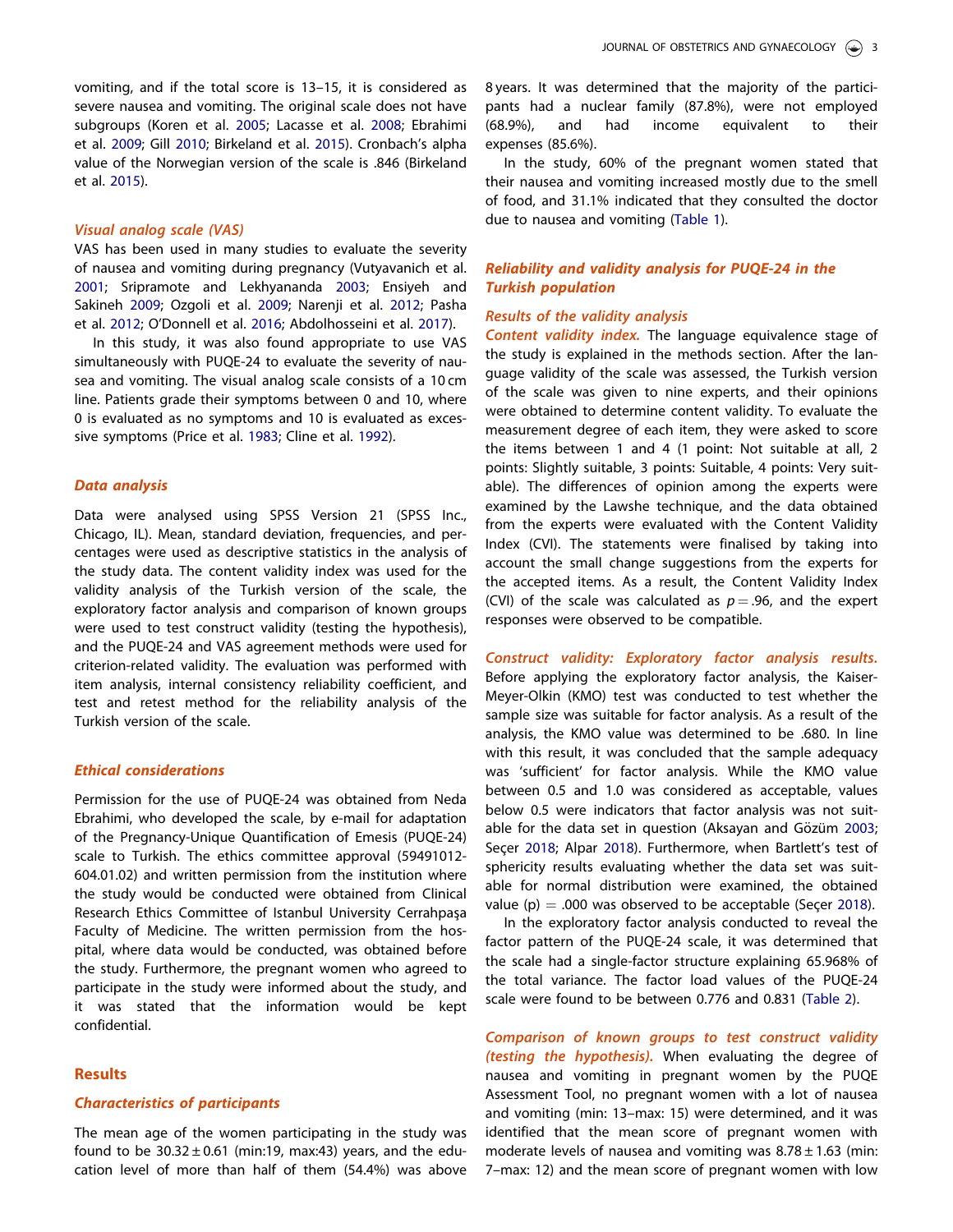<span id="page-4-0"></span>Table 1. Distribution of the participants' characteristics  $(n = 90)$ .

| Variables                                                  | Number $(n)$     | Percentage (%) |  |
|------------------------------------------------------------|------------------|----------------|--|
| Status of Having Children                                  |                  |                |  |
| There are                                                  | 49               | 54.4           |  |
| There are not                                              | 41               | 45.6           |  |
| Status of Pregnancy Planning                               |                  |                |  |
| Planned                                                    | 65               | 72.2           |  |
| Not planned                                                | 25               | 27.8           |  |
| Factors Increasing Nausea and Vomiting During Pregnancy    |                  |                |  |
| Food smell                                                 | 54               | 60.0           |  |
| Fatigue                                                    | 20               | 22.2           |  |
| Cigarette smell                                            | 15               | 16.7           |  |
| Standing                                                   | 13               | 14.4           |  |
| Deodorant smell                                            | 4                | 4.4            |  |
| Air temperature                                            | 2                | 2.2            |  |
| Status of Consulting the Doctor due to Nausea and Vomiting |                  |                |  |
| Yes                                                        | 28               | 31.1           |  |
| No                                                         | 62               | 68.9           |  |
|                                                            | Mean $\pm$ SD    | Min-Max        |  |
| Number of pregnancies                                      | $2.25 \pm 1.49$  | $1 - 9$        |  |
| Week of gestation                                          | $11.65 \pm 3.05$ | $5 - 16$       |  |
| Week of the onset of nausea and vomiting during pregnancy  | $5.50 \pm 3.68$  | $1 - 16$       |  |

Table 2. Results of the validity analysis.

Exploratory factor analysis results of the PUQE-24 scale

| Scale Items                                                          | Communalities<br>(Common Variance) | Factor loads    |      |  |  |
|----------------------------------------------------------------------|------------------------------------|-----------------|------|--|--|
| <b>PUOE-24 1</b>                                                     | .603                               |                 | .831 |  |  |
| <b>PUOE-24 2</b>                                                     | .690                               |                 | .829 |  |  |
| <b>PUOE-24 3</b>                                                     | .687                               |                 | .776 |  |  |
| Reliability                                                          | .718                               |                 |      |  |  |
| Explained Variance (%)                                               | 65.968                             |                 |      |  |  |
| Eigenvalue $(\Lambda)$                                               | 1.979                              |                 |      |  |  |
| Correlation coefficients between the PUQE-24 scale and the VAS score |                                    |                 |      |  |  |
| Scale Sub-Dimensions and Items                                       |                                    | VAS total score |      |  |  |
| PUOE-24                                                              |                                    | r               | р    |  |  |
| Question 1 score (length of nausea)                                  |                                    | .74             | .000 |  |  |
| Question 2 score (rate of vomiting)                                  |                                    | .73             | .000 |  |  |
| Question 3 score (rate of retching)                                  |                                    | .73             | .000 |  |  |
| PUOE-24 Total                                                        |                                    | .90             | .000 |  |  |

PUQE-24: Pregnancy-Unique Quantification of Emesis and nausea-24; VAS: Visual Analog Scale; r: Pearson's correlation test;  $p < .001$ .

levels of nausea and vomiting was  $4.10 \pm 1.17$  (min: 1-max: 6). The difference between the groups with moderate and mild levels of nausea and vomiting was quite significant  $(p < .000)$ .

Criterion-related validity: PUQE-24 and VAS agreement. The concurrent similar scale validity method was used for the criterion-related validity method. VAS was used to evaluate the concurrent validity of the PUQE-24 Assessment Tool. Since VAS had been previously used simultaneously in the Korean version (Choi et al. [2018\)](#page-6-0), its compatibility with the scale was tested. Relationships between the PUQE-24 items and the total score and the VAS total scores are presented in Table 2.

When the criterion-related validity between the PUQE-24 items and total scores and the VAS score was examined, a positive and strong statistically significant relationship (Pearson  $r = .90$   $p = .000$ ) was detected between both scales (Table 2). It was determined that both scales measured the

same values. As the PUQE-24 Assessment Tool scores increased, the VAS scores of pregnant women also increased.

# Results of the reliability analysis

#### Item analysis

The item-total score correlations of the PUQE-24 Assessment Tool are given in [Table 3.](#page-5-0) When the item-total score correlations of three items were examined for the reliability study of PUQE-24, a positive and statistically significant relationship was determined between the reliability coefficients  $(r = 0.75 - 0.85; p < .001)$  ([Table 3\)](#page-5-0).

## Internal consistency reliability coefficient

In the analysis conducted for internal consistency in the reliability study of PUQE-24, Cronbach's alpha reliability coefficient was determined to be  $\propto$  0.75 for the overall scale (Tablo 4).

# Test and retest method

In testing the time invariance of PUQE-24 adapted to Turkish, test-retest measurements performed at a one-week interval with 90 pregnant women were evaluated with the Pearson moment-product correlation and t-test. When the relationship between the scores obtained in the first and second application of the PUQE-24 scale and its items and the VAS score was examined with Pearson's correlation analysis, the reliability coefficient between the two measurement scores performed for the PUQE-24 scale and three items was calculated in the range between .47 and .99, and the correlation related to the VAS score was calculated to be .80. A positive, strong and statistically highly significant relationship was determined between the two measurements of the PUQE-24 and VAS score ( $p < .001$ , [Table 3](#page-5-0)). When the mean scores obtained from the test and retest by the participants were compared with the dependent samples t-test (Paired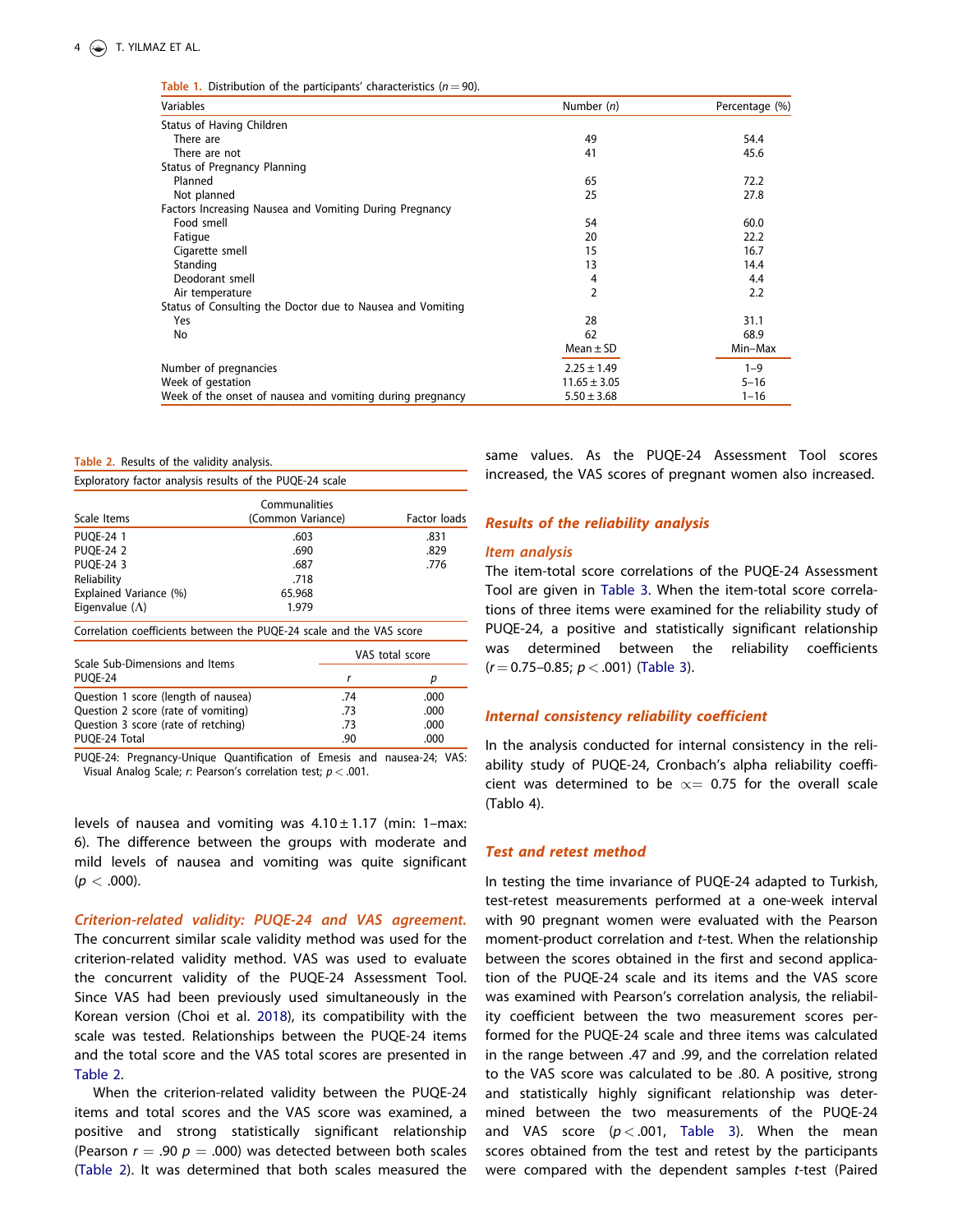#### <span id="page-5-0"></span>Table 3. Results of the reliability analysis.

| Scale sub-dimensions and items<br>PUOE-24 | Item-total correlation coefficients | Cronbach's Alfa |           |  |
|-------------------------------------------|-------------------------------------|-----------------|-----------|--|
|                                           |                                     |                 | $\propto$ |  |
| Question 1 score (length of nausea)       | .85                                 | .000            |           |  |
| Question 2 score (rate of vomiting)       | .83                                 | .000            |           |  |
| Question 3 score (rate of retching)       | .75                                 | .000            |           |  |
|                                           |                                     |                 |           |  |

Comparison of the test and retest mean scores of the PUQE-24 scale and its sub-dimensions and correlations  $(n = 90)$   $(p < .05)$ 

| Scale and Its Sub-Dimensions           |    | <b>First Application</b><br>Mean $\pm$ SD |                 | Second Application<br>$Mean \pm SD$ |        | р    | r    | р    |
|----------------------------------------|----|-------------------------------------------|-----------------|-------------------------------------|--------|------|------|------|
| 1. Question 1 score (length of nausea) |    | $2.18 \pm 1.28$                           | $1.93 \pm 1.00$ |                                     | 3.332  | .001 | .827 | .000 |
| 2. Question 2 score (rate of vomiting) |    | $1.64 \pm 0.98$                           | $1.58 \pm 0.92$ |                                     | .609   | .544 | .590 | .000 |
| 3. Question 3 score (rate of retching) |    | $1.66 \pm 0.89$                           | $1.53 \pm 0.67$ |                                     | 1.833  | .070 | .475 | .000 |
| 4. PUOE-24 score                       |    | $5.50 \pm 2.52$                           | $5.05 \pm 2.13$ |                                     | 2.770  | .007 | .997 | .000 |
| 5. VAS score                           |    | $3.70 \pm 3.38$                           | $3.31 \pm 3.10$ |                                     | 2.394  | .018 | .800 | .000 |
| PUQE-24 score severity                 | n  | %                                         | n               | %                                   | $X^2$  | р    |      |      |
| Mild (score 3-6)                       | 60 | 87.0                                      | 3               | 14.3                                | 39.295 | .000 |      |      |
| Moderate (score 7-12)                  | 9  | 13.0                                      | 18              | 85.7                                |        |      |      |      |
| Severe (score 13-15)                   |    |                                           |                 |                                     |        |      |      |      |

t: Paired Samples t-test, r: Pearson's correlation test,  $X^2$ : Chi-Square; PUQE-24: Pregnancy-Unique Quantification of Emesis – 24; VAS: Visual Analog Scale.

t-test), a statistically significant difference was detected between the VAS score, PUQE-24 total score, and Question 1 'length of nausea' mean scores ( $p < .05$ , Table 3). A statistically significant difference was found between the first and second application according to the severity of the PUQE-24 scale (mild and moderate). In the second application, the rate of those with moderate nausea and vomiting was higher in comparison with the first application ( $p < .001$ , Table 3). It is thought that this may be due to the memory factor because of the application of the scale to pregnant women one week later.

# **Discussion**

PUQE-24 is a tool that provides monitoring of nausea and vomiting for 24 h in terms of quality and quantity, as well as ensuring that early precautions are taken for this problem experienced in pregnancy. This study presents more pieces of evidence for the international applicability of PUQE-24. Therefore, the results of the psychometric study are consistent with the original study (Ebrahimi et al. [2009\)](#page-6-0) and provide evidence that the Turkish version of PUQE-24 may be a valid and reliable tool.

# Validity study for the assessment tool

Validity is defined as the degree to which a measurement tool can accurately measure the feature aimed to be measured directly without comparing it with any other feature (Alpar [2018](#page-6-0); Seçer [2018\)](#page-7-0).

# Content validity index

The recruited experts reviewed the items in terms of content validity and agreed on the fact that the scale exhibited good

content validity in its original form. The high degree of interrater agreement is an important finding for verifying the content validity of the Turkish version of PUQE-24.

## Construct validity: exploratory factor analysis results

In the exploratory factor analysis conducted to reveal the factor pattern of the PUQE-24 scale, it is observed that the scale has a single-factor structure. Furthermore, it is reported in the literature that the items of a measurement tool must have a factor load value of at least 0.32 and above (Secer [2018](#page-7-0)). When evaluated from this perspective, it was determined that the factor load values of the PUQE-24 scale were above 0.50.

# Comparison of known groups to test construct validity (testing the hypothesis)

One of the methods used to determine construct validity is to examine construct validity with the help of group differences. These groups are the groups created for the rating of the test to be validated and thought to be different (Alpar [2018](#page-6-0)). In the analysis conducted, a significant difference between the groups in terms of the scores obtained from PUQE-24 indicates that the ratings of the test are appropriate.

## Criterion-related validity: PUQE-24 and VAS agreement

Criterion-related validity is to test the score or information obtained from a measurement tool by comparing it with an external criterion (Secer [2018\)](#page-7-0). Compatibility with the VAS scale was tested to evaluate the concurrent validity of the PUQE-24 scale. Concurrent validity was determined with the correlation between the PUQE-24 and VAS scores. In terms of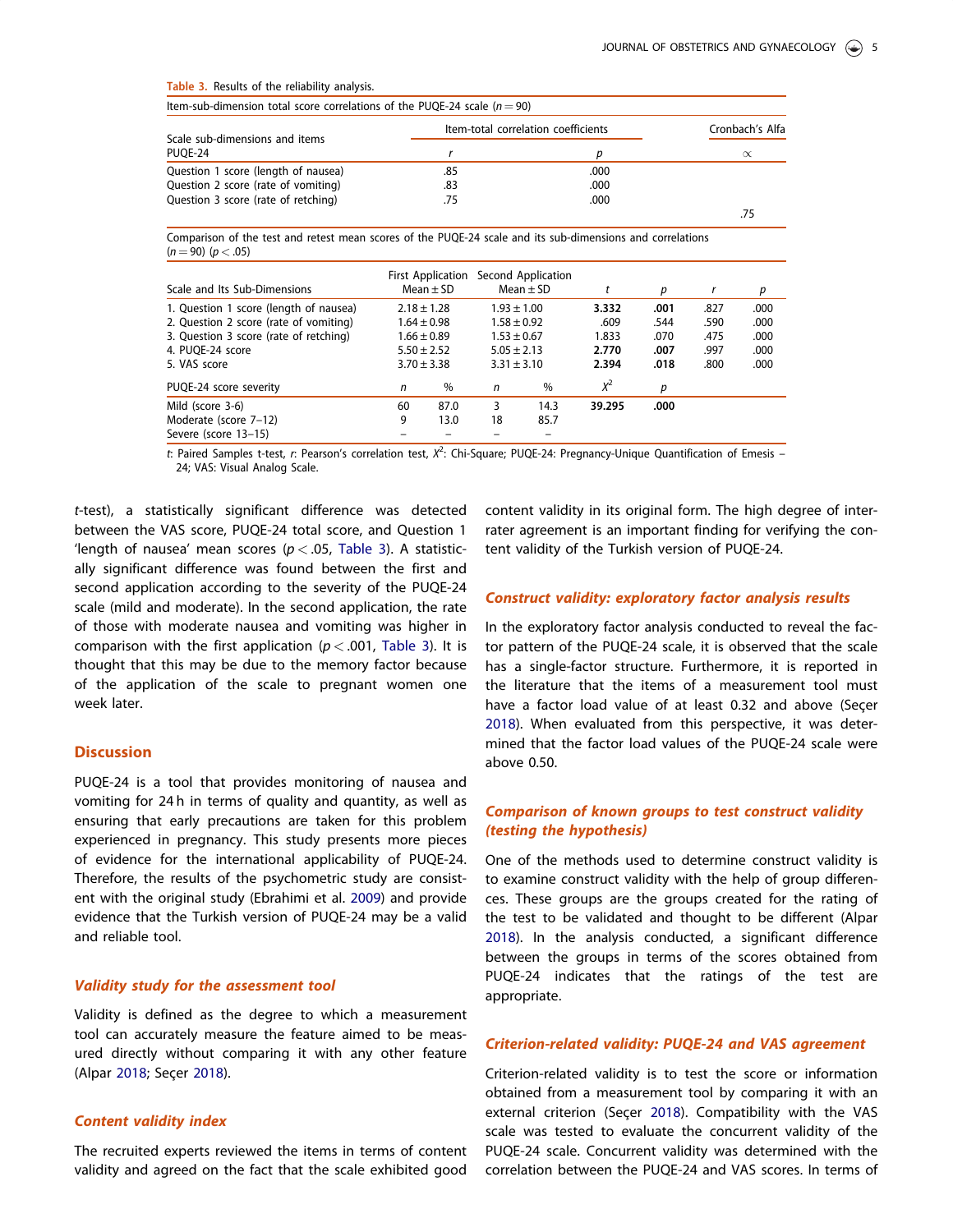<span id="page-6-0"></span>concurrent validity, the consistency of the evaluations related to nausea and vomiting experiences of pregnant women with the scores in the Turkish version of PUQE-24 confirms the scale ([Table 2\)](#page-4-0). A strong relationship between the Turkish version of PUQE-24 and the VAS scores demonstrated that there was an agreement and that this new Turkish version of the tool could measure the targeted structure in a valid way (Seçer [2018\)](#page-7-0).

# Results of the reliability analysis

Among the conditions that an assessment tool should meet, there are similarity, proximity, and stability of the results obtained from different measurements. The fact that the results obtained from different measurements are the same is an indicator of the reliability of the results and that the results are not accidental (Seçer [2018](#page-7-0)).

# Item analysis

The procedures performed to determine the contribution of the items on the scale to the scale are called item analysis (Alpar 2018). This analysis was conducted to test whether the scale elements matched the structure of nausea and vomiting assessment. The reliability of the Turkish version of the PUQE-24 scale in item analysis was observed to be very high ([Table 2](#page-4-0)).

# Internal consistency reliability coefficient

It is generally accepted that Cronbach's alpha value should be at least .70 and above in scale studies (Secer [2018\)](#page-7-0). In this study, Cronbach's alpha of the scale was evaluated, and it was revealed that the scale was reliable ([Table 2](#page-4-0)).

## Test-retest method

In general, a high correlation value obtained from the testretest application in scale development processes indicates that reliability is provided (Secer [2018](#page-7-0)).

Considering the psychometric properties of the Turkish version of PUQE-24, it can be concluded that the scale is a reliable and valid measurement tool that can be used by healthcare professionals to evaluate the degree of nausea and vomiting in pregnant women.

# Limitations of the study

The limitation of the study was that it was conducted across the pregnant population of a single university hospital.

## Disclosure statement

No potential conflict of interest was reported by the author(s).

#### Funding

The author(s) reported there is no funding associated with the work featured in this article.

# **References**

- Abdolhosseini S, Hashem-Dabaghian F, Mokaberinejad R, Sadeghpour O, Mehrabani M. [2017.](#page-2-0) Effects of pomegranate and spearmint syrup on nausea and vomiting during pregnancy: a randomized controlled clinical trial. Iranian Red Crescent Medical Journal 19:e13542.
- Aksayan S, Gözüm S, [2003.](#page-3-0) Kültürlerarası ölcek uyarlaması icin rehber II: Psikometrik özellikler ve kültürlerarası karşılaştırma [A guide for transcultural adaptation of the scale II: psychometric characteristics and cross-cultural comparison]. The Turkish Journal of Research and Development in Nursing 5:3–14.
- Alpar R. [2018.](#page-3-0) Spor, Sağlık ve Eğitim Bilimlerinde Uygulamalı İstatistik ve Geçerlik-Güvenirlik. 5. Baskı (Ankara): Detay Yayıncılık. ISBN 978-605-5681-87-6
- Birkeland E, Stokke G, Tangvik RJ, Torkildsen EA, Boateng J, Wollen AL, et al. [2015.](#page-1-0) Norwegian PUQE (Pregnancy-Unique Quantification of Emesis and nausea) identifies patients with hyperemesis gravidarum and poor nutritional intake: a prospective cohort validation study. PloS One 10: e0119962. Available from: [http://clinicaltrials.gov/ct2/](http://clinicaltrials.gov/ct2/show/NCT01836835) [show/NCT01836835](http://clinicaltrials.gov/ct2/show/NCT01836835).
- Bülbül M, Kaplanoğlu M, Yıldırım EA, Yılmaz B. [2017](#page-1-0). Hiperemezis Gravidarum [Hyperemesis Gravidarum]. Arşiv Kaynak Tarama Dergisi 26:269–296.
- Bustos M, Venkataramanan R, Caritis S. [2017.](#page-1-0) Nausea and vomiting of pregnancy-what's new? Autonomic Neuroscience 202:62–72.
- Büyükkurt S, Demir SC, Özgünen FT, Evrüke İC, Kadayı fcı O, Güzel AB. [2008](#page-1-0). Gebelikte bulantı -kusma yakı nması olan hastanı n değerlendirilmesi ve tedavi seçenekleri [Evaluation and treatment of the patients with nausea and vomiting in pregnancy: review]. Turkiye Klinikleri Journal of Gynecology and Obstetrics 18:106–116.
- Cevrioğlu AS, Koçak İ. [2004.](#page-1-0) Hiperemezis Gravidarum: Tanı ve tedavide güncel yaklaşımlar. TJOD Uzmanlık Sonrası Eğitim Dergisi 1:202–210.
- Choi HJ, Bae YJ, Choi JS, Ahn HK, An HS, Hong DS, et al. [2018.](#page-2-0) Evaluation of nausea and vomiting in pregnancy using the Pregnancy-Unique Quantification of Emesis and Nausea scale in Korea. Obstetrics & Gynecology Science 61:30–37.
- Cline ME, Herman J, Show F, Marton RD. [1992.](#page-3-0) Standardization of the visual analoque scale. Nursing Research 41:378–379.
- Dennis CL, Faux S. [1999.](#page-2-0) Development and psychometric testing of the Breastfeeding Self-Efficacy Scale. Research in Nursing & Health 22: 399–409.
- Ebrahimi N, Maltepe C, Bournissen FG, Koren G. [2009](#page-1-0). Nausea and vomiting of pregnancy: using the 24-hour Pregnancy-Unique Quantification of Emesis (PUQE-24) scale. Journal of Obstetrics and Gynaecology Canada : JOGC = Journal d'obstetrique et gynecologie du Canada : JOGC 31:803–807.
- Ensiyeh J, Sakineh MA. [2009.](#page-2-0) Comparing ginger and vitamin B6 for the treatment of nausea and vomiting in pregnancy: a randomised controlled trial. Midwifery 25: 649–653.
- Gill SK. [2010.](#page-3-0) Investigating sources of variability in pharmacological response to nausea and vomiting of pregnancy. Thesis (PhD). Toronto (Canada): University of Toronto.
- Kamalak Z, Gözükara İ, Kabil Kucur S. [2015.](#page-1-0) Is it a disease or a symptom? Hyperemesis Gravidarum. European Journal of General Medicine 12: 273–276.
- Kline RB. [2013.](#page-2-0) Exploratory and confirmatory factor analysis. In: Editör PY, Editör, editors. Applied quantitative analysis in the social sciences. New York: Routledge. p. 171–207.
- Koren G, Boskovic R, Hard M, Maltepe C, Navioz Y, Einarson A. [2002.](#page-1-0) Motherisk—PUQE (pregnancy-unique quantification of emesis and nausea) scoring system for nausea and vomiting of pregnancy. American Journal of Obstetrics & Gynecology 186:228–231.
- Koren G, Cohen R. [2021](#page-2-0). Measuring the severity of nausea and vomiting of pregnancy; a 20-year perspective on the use of the pregnancyunique quantification of emesis (PUQE). Journal of Obstetrics and